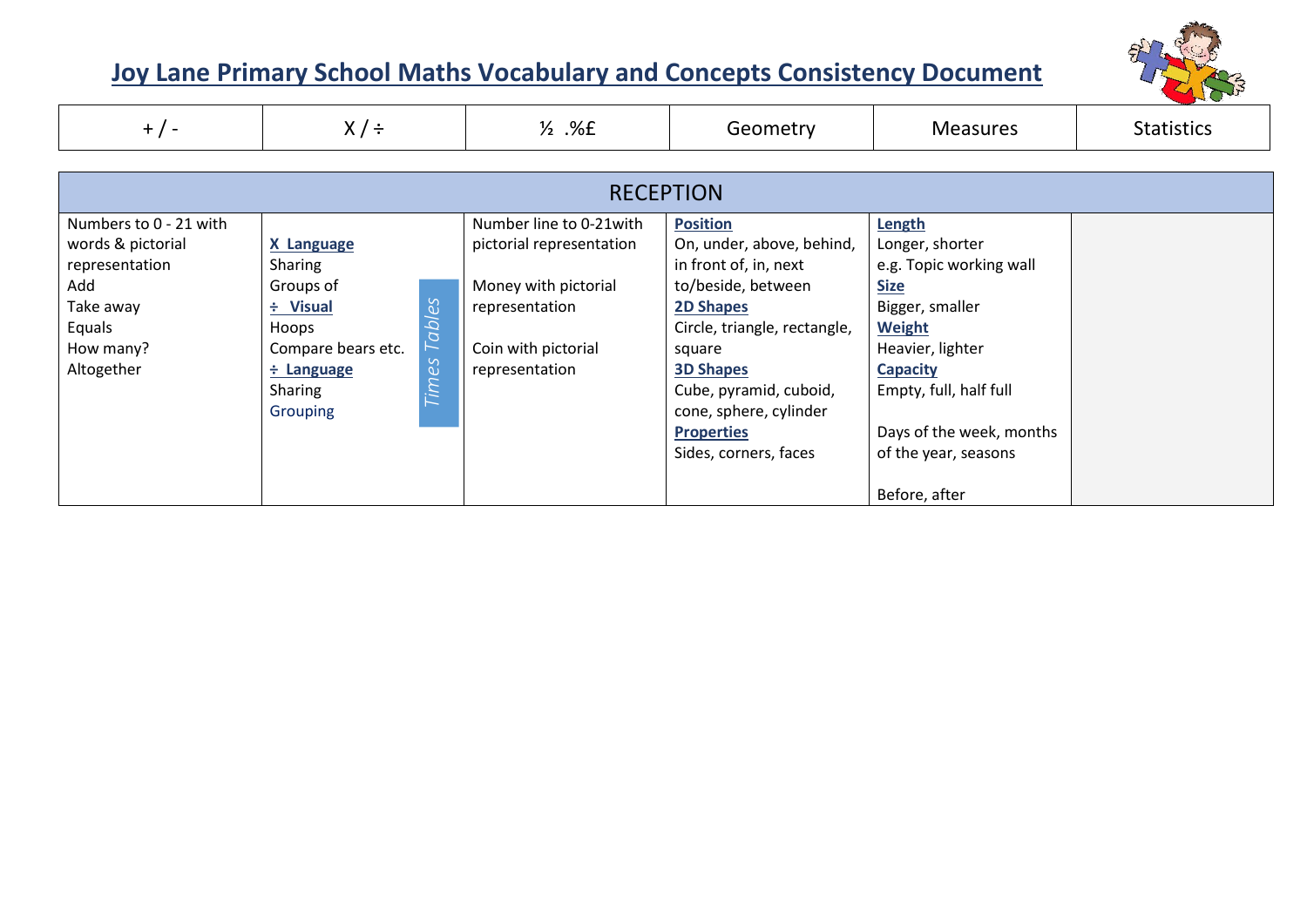

| $+$ / -                                                                                                                                                                  | $X/\div$                                                                                                                                                                                                                                                                                                                                                                                               | $\frac{1}{2}$ .%E                                                                                                                                                                                                                                                                                                                                                                                                                                                                                                                        | Geometry                                                                                                                                                                                                                                                                                                                            | <b>Measures</b>                                                                                                                                                                                                                                                                                        | <b>Statistics</b> |  |  |
|--------------------------------------------------------------------------------------------------------------------------------------------------------------------------|--------------------------------------------------------------------------------------------------------------------------------------------------------------------------------------------------------------------------------------------------------------------------------------------------------------------------------------------------------------------------------------------------------|------------------------------------------------------------------------------------------------------------------------------------------------------------------------------------------------------------------------------------------------------------------------------------------------------------------------------------------------------------------------------------------------------------------------------------------------------------------------------------------------------------------------------------------|-------------------------------------------------------------------------------------------------------------------------------------------------------------------------------------------------------------------------------------------------------------------------------------------------------------------------------------|--------------------------------------------------------------------------------------------------------------------------------------------------------------------------------------------------------------------------------------------------------------------------------------------------------|-------------------|--|--|
| YEAR <sub>1</sub>                                                                                                                                                        |                                                                                                                                                                                                                                                                                                                                                                                                        |                                                                                                                                                                                                                                                                                                                                                                                                                                                                                                                                          |                                                                                                                                                                                                                                                                                                                                     |                                                                                                                                                                                                                                                                                                        |                   |  |  |
| Numbers 0 to 21 with<br>words<br>$Add +$<br>Take away -<br>Equals $=$<br>Find the difference<br>Subtract<br>Count back<br>Count on<br>Altogether<br>Sum<br>Total<br>Plus | <b>X</b> Visual<br>Repeated addition<br>Arrays<br>Commutativity<br>Pictorial<br>Representation<br>X Language<br>Double<br><b>Tables</b><br>Halve<br>Equally<br><b>Times</b><br>Lots of<br>Groups of<br>Multiply by<br>Times by<br>÷ Visual<br>Repeated subtraction<br>880 (880)<br>Groups<br>$\div$ Language<br>Double<br>Halve<br>Equally<br>Sharing<br>Groups of<br>Grouping<br>Lots of<br>Divide by | <b>Content</b><br>Numicon to show<br>value/worth of each of the<br>coins<br>Identify coins<br>Adding, subtracting using<br>money £/p.<br>Combining amount of<br>coins, equivalent values<br>Solving problem involving<br>change<br><b>Environment/Displays</b><br>Numicon pan balance<br>showing equivalent value<br>e.g. 2 tens/4 fives<br>Ideas for resources:<br>magnetic fraction pieces.<br>Hundred square pictorial<br>representation<br>Money with pictorial<br>representation<br>Pictorial representation of<br>simple fractions | <b>Position</b><br>As Reception + shapes<br>rotated for progression.<br><b>2D Shapes</b><br>As Reception + shapes<br>rotated for progression.<br><b>3D Shapes</b><br>As Reception + shapes<br>rotated for progression.<br><b>Properties</b><br>Vertices, edges, faces<br>Direction left, right, half<br>turn, quarter turn, 34 turn | <b>Measures</b><br>Long, short<br>centimetres<br>Heavy, light<br><b>Clock</b><br>Hours, minutes, seconds,<br>O'clock, half past, quarter<br>past<br><b>Time</b><br>Yesterday, today,<br>tomorrow, morning,<br>afternoon, evening -<br>within timetables etc.<br>Days of the week/months<br>of the year |                   |  |  |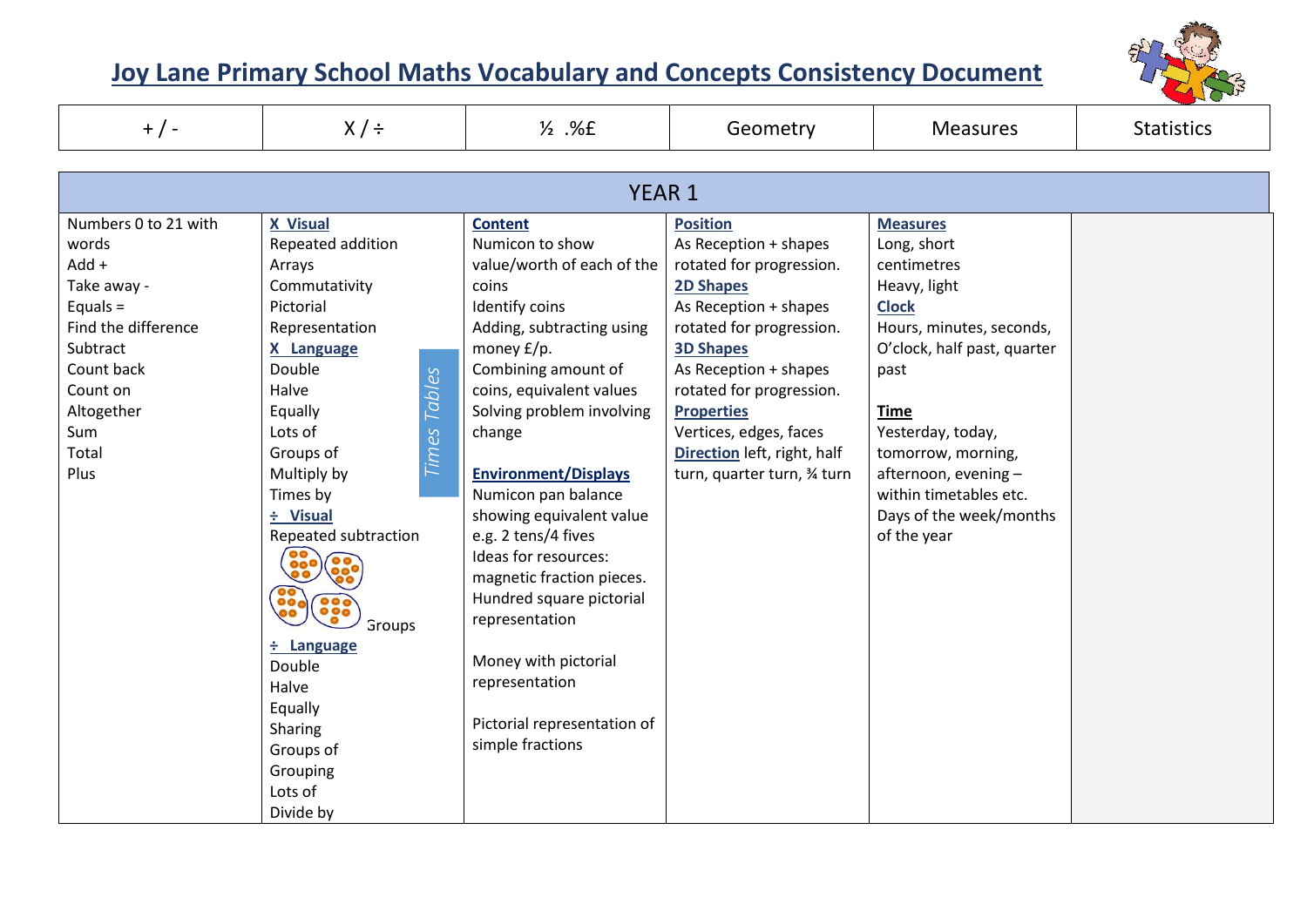

| $+$ / -                                                                                                                                                                                                                                                                                                                                                                       | $X/\div$                                                                                                                                                                                                                                                                                                                                                                                                                                                                                                   | $\frac{1}{2}$ .%E                                                                                                                                                                                                                                                                                                                                              | Geometry                                                                                                                                                                                                                                                             | <b>Measures</b>                                                                                                                                                                                                      | <b>Statistics</b> |  |  |
|-------------------------------------------------------------------------------------------------------------------------------------------------------------------------------------------------------------------------------------------------------------------------------------------------------------------------------------------------------------------------------|------------------------------------------------------------------------------------------------------------------------------------------------------------------------------------------------------------------------------------------------------------------------------------------------------------------------------------------------------------------------------------------------------------------------------------------------------------------------------------------------------------|----------------------------------------------------------------------------------------------------------------------------------------------------------------------------------------------------------------------------------------------------------------------------------------------------------------------------------------------------------------|----------------------------------------------------------------------------------------------------------------------------------------------------------------------------------------------------------------------------------------------------------------------|----------------------------------------------------------------------------------------------------------------------------------------------------------------------------------------------------------------------|-------------------|--|--|
|                                                                                                                                                                                                                                                                                                                                                                               |                                                                                                                                                                                                                                                                                                                                                                                                                                                                                                            |                                                                                                                                                                                                                                                                                                                                                                |                                                                                                                                                                                                                                                                      |                                                                                                                                                                                                                      |                   |  |  |
|                                                                                                                                                                                                                                                                                                                                                                               |                                                                                                                                                                                                                                                                                                                                                                                                                                                                                                            |                                                                                                                                                                                                                                                                                                                                                                | <b>YEAR 2</b>                                                                                                                                                                                                                                                        |                                                                                                                                                                                                                      |                   |  |  |
| Numbers to 100 with<br>words (possibly organised<br>with 10s and $1s$ ) -<br>Partitioning<br>Tens<br>Ones<br>Equals<br><b>Addition</b><br>Add<br>Plus<br>More than<br>Count on<br>Altogether e.g. total sum<br>(twinkl flower)<br>Bridging ten<br><b>Subtraction</b><br>Take away<br>Subtract<br>Minus<br>Count back<br>Fewer<br>Less than<br>Exchange<br>Find the difference | <b>X</b> Visual<br>Repeated addition<br>Arrays<br><b>Scaling</b><br>Partitioning<br>cables<br>Multiplication<br>X Language<br>Once, twice, third, for<br>etc.<br>$\sigma$<br>й<br>Г<br>Inverse operation<br>Partitioning<br>Factors<br>Repeated addition<br><b>Multiples</b><br>Multiplication<br>÷ Visual<br>Repeated subtraction<br>Groups - blank numbers<br>Partitioning<br>÷ Language<br>Once, twice, third, fourth<br>Inverse operation<br>Partitioning<br>Factors<br><b>Division</b><br>Fraction of | Recognise/name<br>$1/3$ , $1/4$ , $2/3$ , $\frac{3}{4}$<br>of a length<br>halves, quarters -<br>recognising equivalent of<br>$2/4$ and $1/2$<br>Greater >< signs<br>$E$ p – pictures of notes,<br>symbols and values<br>Ordered fractions and<br>simple equivalents<br>$\frac{1}{4}$ $\frac{1}{3}$ $\frac{1}{2}$ $\frac{2}{3}$ $\frac{3}{4}$ 1<br>$\mathbf{0}$ | 2D & 3D Shapes<br>Irregular shapes<br>2D faces within 3D shapes<br><b>Properties language</b><br>Edges, vertices, faces<br><b>Symmetry</b><br>Vertical, horizontal<br><b>Position/Direction</b><br>Right angle, 1/4 turns, 3/4<br>turns, clockwise,<br>anticlockwise | <b>Clock</b><br>Hours, minutes, seconds<br>O'clock, half past, quarter<br>past, quarter to<br>e.g. intervals of 5 minutes<br><b>Comparison of measure</b><br>m/cm<br>1/ml<br>in context<br>g / kg<br><> - crocodiles |                   |  |  |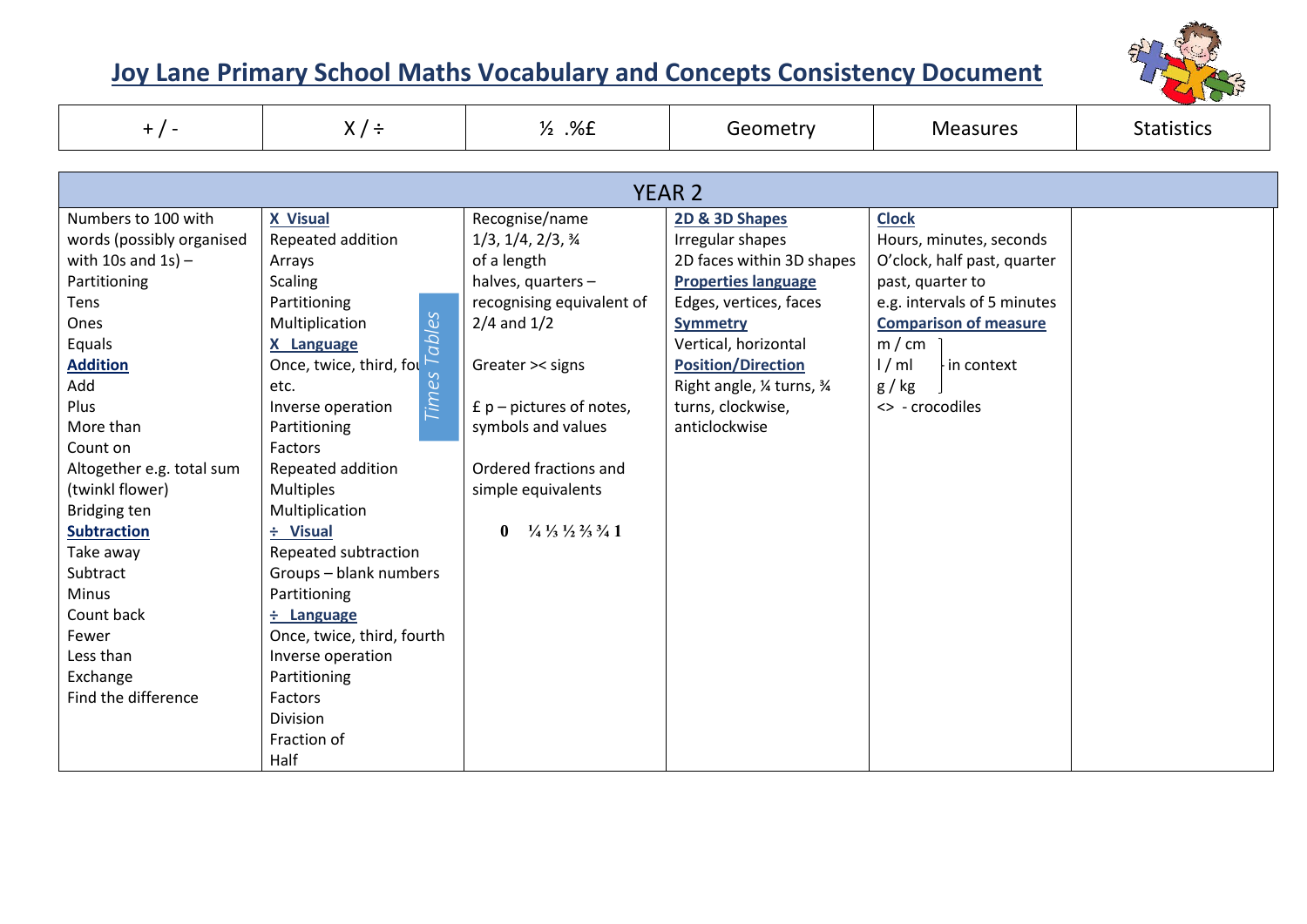

| $+$ / -                                                                                                                                                                  | $X/\div$                                                                                                                   | $\frac{1}{2}$ .%E                                                                                                                                                                                                                           | Geometry                                                                                                                                                                            | <b>Measures</b>                                                                                                                                           | <b>Statistics</b>                                                                                                           |  |  |
|--------------------------------------------------------------------------------------------------------------------------------------------------------------------------|----------------------------------------------------------------------------------------------------------------------------|---------------------------------------------------------------------------------------------------------------------------------------------------------------------------------------------------------------------------------------------|-------------------------------------------------------------------------------------------------------------------------------------------------------------------------------------|-----------------------------------------------------------------------------------------------------------------------------------------------------------|-----------------------------------------------------------------------------------------------------------------------------|--|--|
|                                                                                                                                                                          |                                                                                                                            |                                                                                                                                                                                                                                             |                                                                                                                                                                                     |                                                                                                                                                           |                                                                                                                             |  |  |
|                                                                                                                                                                          | <b>YEAR 3</b>                                                                                                              |                                                                                                                                                                                                                                             |                                                                                                                                                                                     |                                                                                                                                                           |                                                                                                                             |  |  |
| Numbers to 1000 in words<br>(e.g. the ones - tens,<br>hundreds, thousands)<br>Partitioning<br>Three digit numbers<br><b>Addition</b><br>Add<br>Plus<br>More than         | X Visual<br><b>Grid Method</b><br>Jottings<br>X Language<br><b>Multiples</b><br>Jotting<br>Partitioning<br>Grid<br>Columns | <b>Targets for Curriculum</b><br>Adding £ and p in context<br>$\overline{10}$ metre/number stick<br>Compare (order with<br>fractions)<br>Equivalent $\rightarrow$ fractions<br>Same denominator $\rightarrow$<br>+ and - fractions with the | <b>Examples</b><br>Parallel, perpendicular,<br>right angle - turning 90°-<br>1/4 -3/4, greater than, less<br>than, horizontal, vertical,<br>equilateral triangle,<br>quadrilaterals | <b>Examples</b><br>Perimeter<br>mm/cm/m<br>kg/g<br>ml/1<br>Roman numerals - 1-12<br>Analogue, digital-24 hour<br>clock am/pm<br>Morning, afternoon, noon, | Interpret<br>Construct<br>Pictogram<br><b>Tally Chart</b><br><b>Block Diagram</b><br>Table<br>Category<br>Quantity<br>Total |  |  |
| Count on<br>Altogether e.g. total sum<br>(twinkl flower)<br>Bridging ten<br>Hundreds<br>Tens<br>Ones<br>Calculation                                                      | Tables<br>Product<br>Record<br>Times<br>Scaling up<br>÷ Visual<br>Chunking<br>Jottings<br>÷ Language<br><b>Divisor</b>     | same denominator - don't<br>add the denominator<br>Adding money<br><b>Adding Fractions</b><br>$\frac{1}{4} + \frac{1}{4} = \frac{1}{2}$<br><b>Equivalent Fractions</b>                                                                      |                                                                                                                                                                                     | midnight<br>Leap year                                                                                                                                     | Compare<br>Data                                                                                                             |  |  |
| <b>Subtraction</b><br>Take away<br>Subtract<br>Minus<br>Count back<br>Fewer<br>Less than<br>Exchange<br>Find the difference<br>Inverse<br>Estimate, check<br>Calculation | <b>Multiples</b><br>Chunking<br><b>Strategies</b><br>Divisible by<br>How many<br>Record<br>Quotient                        | X <sub>2</sub><br>$2/3 = 4/6$                                                                                                                                                                                                               |                                                                                                                                                                                     |                                                                                                                                                           |                                                                                                                             |  |  |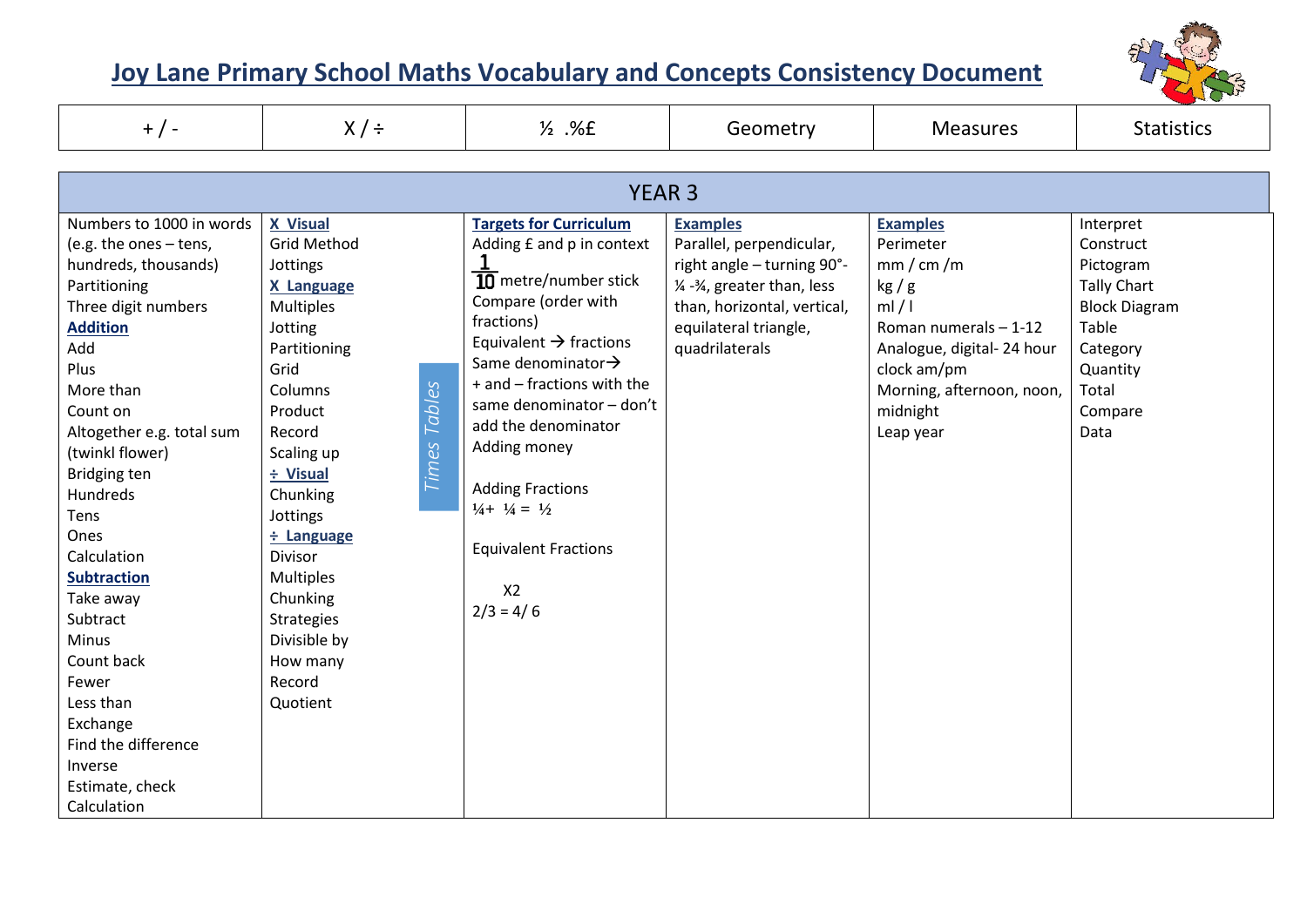

| $+$ / -                                                                                                                                                                                                                                        | $X/\div$                                                                                                                                                                                                                                                                                                                                                                         | $\frac{1}{2}$ .%£                                                                                                                                                                                                                                                                                       | Geometry                                                                                                                                                                                                                                                                               | <b>Measures</b>                                                                                                                                                 | <b>Statistics</b>                                                                                                                                   |  |
|------------------------------------------------------------------------------------------------------------------------------------------------------------------------------------------------------------------------------------------------|----------------------------------------------------------------------------------------------------------------------------------------------------------------------------------------------------------------------------------------------------------------------------------------------------------------------------------------------------------------------------------|---------------------------------------------------------------------------------------------------------------------------------------------------------------------------------------------------------------------------------------------------------------------------------------------------------|----------------------------------------------------------------------------------------------------------------------------------------------------------------------------------------------------------------------------------------------------------------------------------------|-----------------------------------------------------------------------------------------------------------------------------------------------------------------|-----------------------------------------------------------------------------------------------------------------------------------------------------|--|
| <b>YEAR 4</b>                                                                                                                                                                                                                                  |                                                                                                                                                                                                                                                                                                                                                                                  |                                                                                                                                                                                                                                                                                                         |                                                                                                                                                                                                                                                                                        |                                                                                                                                                                 |                                                                                                                                                     |  |
| Increase/decrease<br>1000 more<br>1000 less<br>Estimate<br>Inverse<br>Calculation<br>Four digit number<br>Thousands<br>Hundreds<br>Tens and ones<br>Negative numbers<br><b>Rounding</b><br>Round any number to the<br>nearest 10, 100, or 1000 | <b>X</b> Visual<br>Short multiplication<br>Expanded method<br>Compact<br>method<br><b>X Language</b><br>Expanded<br>Compact<br>Columns<br><b>Tables</b><br>Place value<br>Estimate<br><b>Times</b><br>Factors<br>Scaling up<br>÷ Visual<br>Chunking groups<br>Remainder<br>÷ Language<br>Left over<br>Columns<br>Workings<br>Chunks<br><b>Multiples</b><br>Remainder<br>Estimate | <b>Targets for Curriculum</b><br>Equivalent of 1/2, 1/4, 1/3<br>Counting in 100<br>Fractions of length, shapes<br>and objects<br>Decimals and fractions<br>$\div 1$ digit by 10<br>Comparing 2dp number<br>£ and p<br>$\frac{1}{4} = 0.25$<br>$1/2 - 0.5$<br>$2.4 \times 10 = 24$<br>$39 \div 10 = 3.9$ | <b>Examples</b><br>Quadrilaterals<br>Triangles - equilateral,<br>isosceles, scalene, right-<br>angled<br>Translation - left, right<br>Acute, obtuse angles<br>Co-ordinates, quadrant<br>(1 <sup>st</sup> )<br><b>Symmetry</b><br>Reflection, mirror line,<br>axis, rotation<br>Polygon | <b>Converting</b><br>Hour to minute<br>km to m<br>e.g. real life display<br>Perimeter area<br>Analogue - 12 hour<br>Digital - 24 hour<br>e.g. clocks to compare | <b>Discrete</b><br>Continuous<br>Graphical<br><b>Bar Chart</b><br>Time Graph<br>Comparison<br><b>Sum</b><br><b>Difference</b><br>Table<br>Pictogram |  |